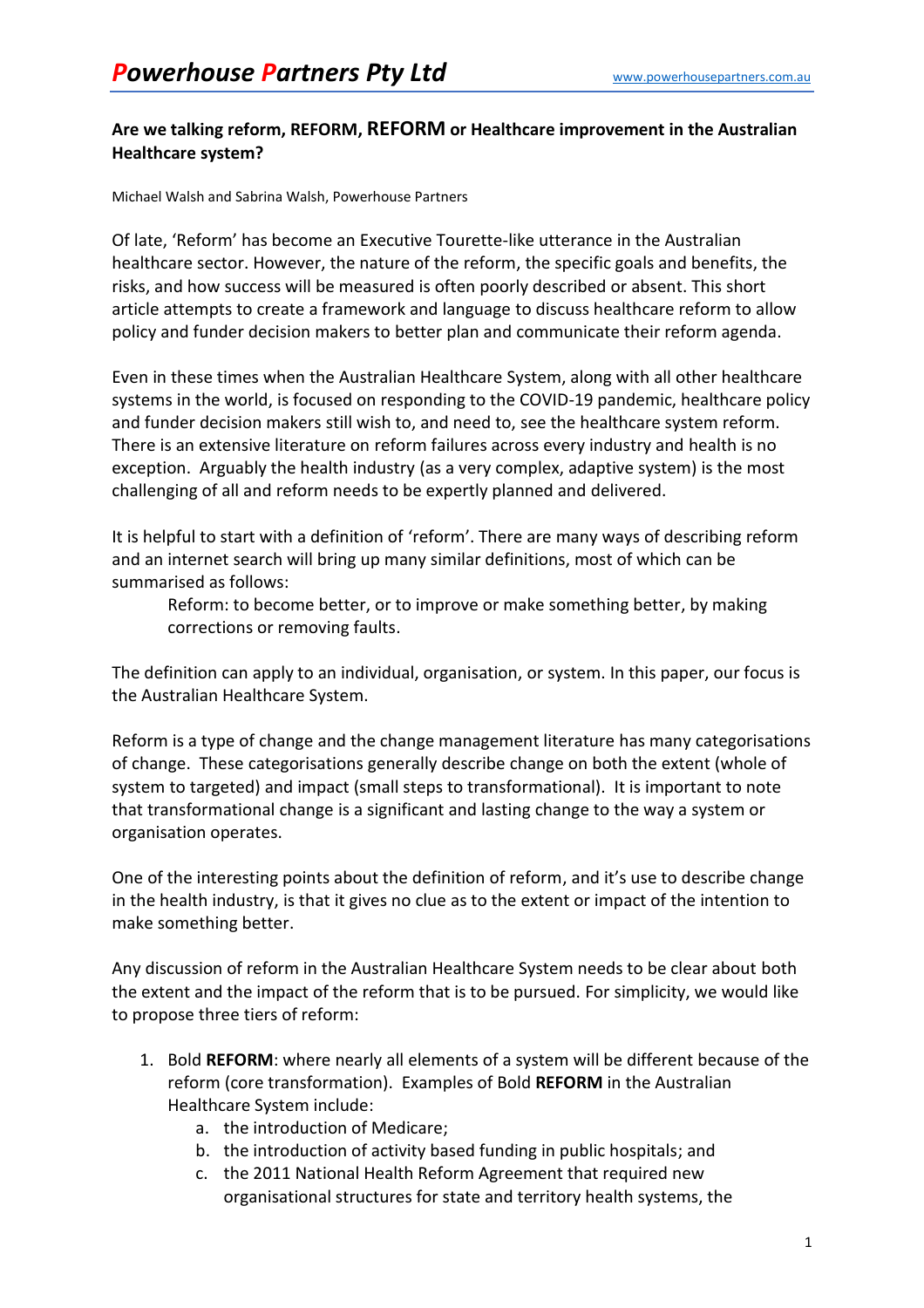introduction of national health targets, and the increase in the proportion of Commonwealth funding for activity growth in public hospitals.

- 2. Major REFORM: where significant change is required or sought in many elements of a system (targeted transformation). Examples of Major REFORM are:
	- a. the deinstitutionalisation of mental health services;
	- b. the introduction of a digital MyHealth Record for all Australians;
	- c. the introduction of digital health records in General Practice and public hospitals; and
	- d. the creation of Primary Health Networks.
- 3. Focused reform: where an element of a system looks to make small step-wise improvements or change the way that it operates (targeted and stepped). Examples of Focused reform are:
	- a. Specific initiatives to improve operational efficiency: e.g. theatre utilisation process improvements;
	- b. Targeted improvements to improve patient flow and models of care; and
	- c. the introduction of health screening and vaccination programs.

Using a three-tier approach to reform (**REFORM**, REFORM and reform) allows everyone to understand the extent and impact of the reform being considered.

As a deliberate intervention into a system, it is important to clearly define the components of reform to be able to communicate effectively. There are many ways of categorising the components of reform. The following five-component categorisation attempts to balance the enormous complexity of reform with the need to have a simple way of describing what the reform is attempting to achieve. The five components are:

- 1. Benefits (B): measurable improvements to be achieved because of the reform.
- 2. Risk Management (RM): a description of possible events or conditions that could negatively impact on the achievement of the reform, and the successful mitigation of these risks.
- 3. Change Management (CM): a description of the differences between current and future states across people (structures, capabilities, capacity), processes, and technology to achieve the reform and the defined approach to achieving this.
- 4. Funding (\$): the investment that is required to achieve the reform.
- 5. Time (T): the allocated time in which the reform will occur so there is a clear start and a clear end to the reform.

All these components interact with each other to achieve reform in the following way: the desired reform can only be achieved when the risks and change are managed to deliver the benefits along with the right level of investment and allocation of time. This can be described as a relationship as outlined below, where reform is possible only when the risks and change are managed successfully to fully achieve the benefits, the level of investment is sufficient to achieve this balance, and the time allocated will allow the reform activities to be fully undertaken.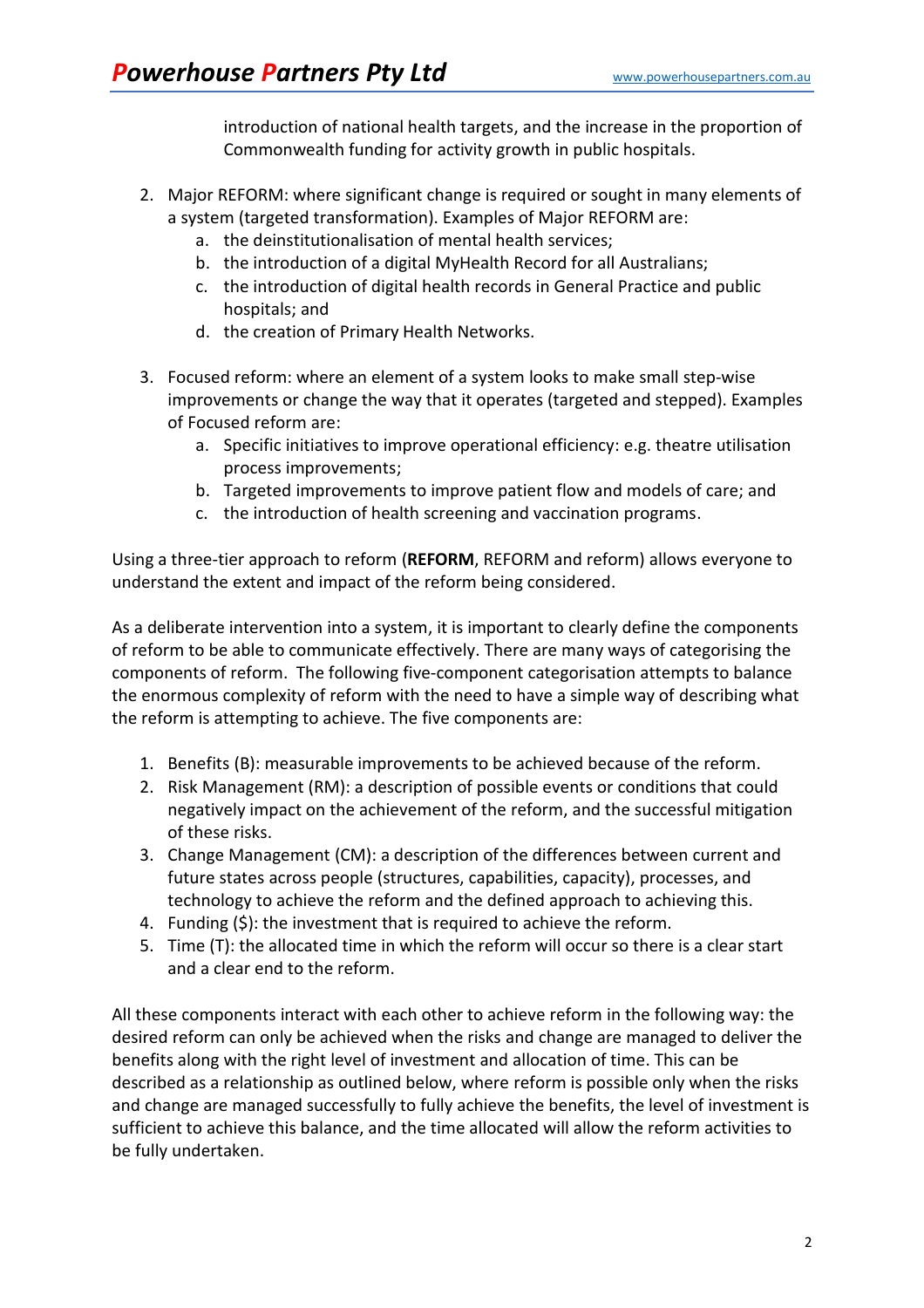$$
reform = \frac{b}{rm + cm} + $ + t
$$

The relationship between benefits, risk management, change management, investment and time is the same regardless of the type of reform that is being proposed: **REFORM**, REFORM or reform. The only difference is that, as the extent and impact of the reform increases, the risk and change management requirements also significantly increase thus making it more challenging to achieve the benefits of the reform. This can be described in the following way where risk and change management are increased by a factor of two or three for REFORM and **REFORM** respectively:

$$
REFORM = \frac{B}{\text{RM}^2 + \text{CM}^2} + $ + T
$$
\n
$$
REFORM = \frac{B}{\text{RM}^3 + \text{CM}^3} + $ + T
$$

All successful reform, regardless of whether it is reform, REFORM or **REFORM** starts with a clear description of the reform in an evidence-based way and a clear and measurable description of the benefits, risk management, change management, investment and time requirements. Without these evidence-based and measurable descriptions, the commitment of the people required to lead the reform, and the engagement of the people whose hearts, minds and work are needed to achieve the reform, will be compromised.

The above is self-evident for REFORM and **REFORM**. Big changes carry big risks and governments usually allocate funding for effective change management and risk mitigation. Benefits are also usually clearly specified and measured to justify the funding. It is also worth noting that these reforms also frequently involve financial incentives and/or penalties for key players.

Focused reform is where it gets interesting. We contend that focused reform should not be confused with healthcare improvement as the approach needs to be quite different. Focused reform is usually top down and designed to achieve clear step-change improvement. Like the other types of reform, clearly specified benefits, risks, change management, investment and time is central to success. Healthcare improvement on the other hand is usually more organisationally dispersed, requires clinical acceptance and leadership, occurs incrementally over time, and usually starts from the bottom-up with system support.

Arguably, healthcare improvement is the main path to health system improvement and sustainability as it changes actual clinical practices and treatments. However, it is not amenable to top-down mandates. Braithwaite, one of the most respected researchers and leaders of quality and safety in Australian healthcare, describes this beautifully in his article *Changing how we think of healthcare improvement* (BMJ, 2018). He describes health as a complex, adaptive system and notes that:

• *The key measures of health system performance have frozen for decades—60% of care is based on evidence or guidelines; the system wastes about 30% of all health expenditure; and some 10% of patients experience an adverse event*